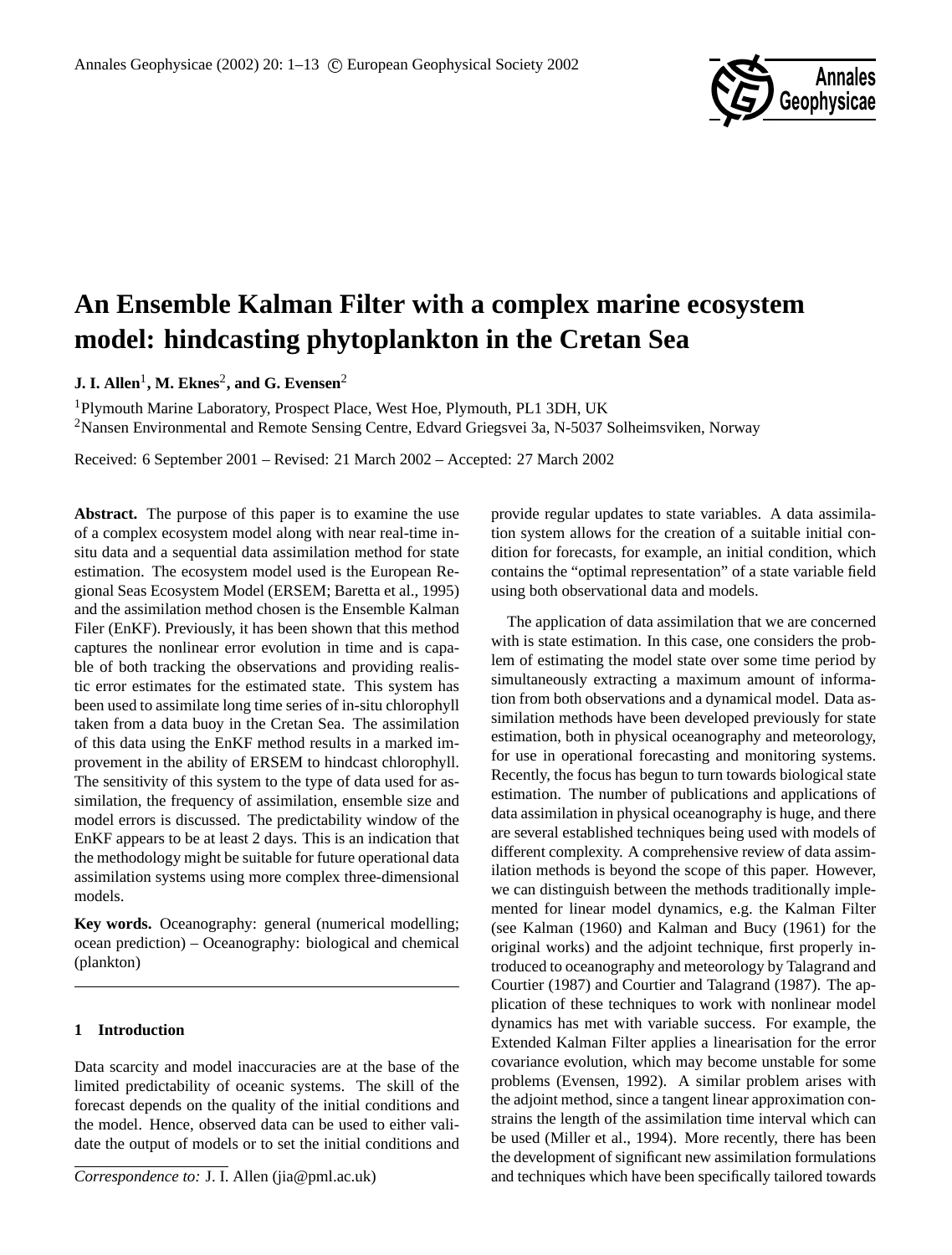nonlinear dynamical models. The Ensemble Kalman Filter (EnKF) is one such method and is used in this study. It has been chosen based on its ability to predict error statistics for strongly nonlinear systems (see Evensen (1994; 1997a)) and for its simplicity and numerical efficiency. The model parameters will be kept fixed with predefined values. Thus, the model serves as a non-perfect estimate of the true evolution of the biological system (in some statistical sense), and thus, contains errors which are allowed for in the EnKF. Only the prognostic variables, i.e. concentrations of nutrients, phytoplankters, bacteria, detritus and zooplankters, will be estimated. As far as we know, this is one of only a handful of papers discussing state estimation in biological models using data assimilation. Natvik et al. (2001) used a weak constraint inverse method with the 0-dimensional model of Evans and Parslow (1985). Eknes and Evensen, 2000 demonstrated that use of the EnKF in data assimilation experiments with a one-dimensional three-component ecosystem model might be suitable for future operational data assimilation systems using more complex three-dimensional models. Anderson et al. (2000) have made successful state estimations via the assimilation of both physical and biological data into a time-evolving, mesoscale-resolution three-dimensional (3- D) ocean model using optimal interpolation. Ocean colour has been assimilated into a 3D biogeochemical model of the North Atlantic using the EnKF (Natvik and Evensen submitted, a, b) and with a Singular Evolutive Extended Kalman (SEEK) filter (Carmillet et al., 2002). In each of these cases, the biological model used is derived from the nitrogen-based plankton dynamics model of Fasham et al. (1990).

A major aim of the EC MAST-III funded Mediterranean Forecast System Pilot Project (MFSPP) was to use in-situ ecological data in conjunction with deterministic hydrodynamic and ecosystem models, to develop predictive capability for phytoplankton biomass in the Mediterranean Sea. The aim of this paper is to develop a data assimilation system for an ecosystem model, which is suitable for use in an operational context, and hence, to assess its forecast capability and predictability window. In this paper, a coupled hydrodynamic/ecosystem water column model of the Cretan Sea (Allen et al., 2002; Tryantafyllou et al., 2002) has been used along with the EnKF in data assimilation experiments. One reason for choosing the EnKF to assimilate data into an ecosystem model is its ability to control the evolution of the whole model state when only one variable has been assimilated (Eknes and Evensen, 2002). This property is a consequence of the EnKF providing a consistent, multivariate analysis scheme based on ensemble statistics that include information about cross correlation between different model variables.

In the following sections, the ecosystem model is described and then the EnKF and the generic algorithm for the EnKF method are briefly explained. We then present results from hindcast experiments where in-situ chlorophyll and nitrate data from a buoy deployed in the Cretan Sea during late winter and spring 2000 are used in assimilation experiments. Finally, sensitivity analysis regarding the ensemble size, assimilation frequency and levels of model errors is performed.

1.1 Brief description of the ecosystem dynamics of the Cretan Sea

The hydrological structure in the Cretan Sea is characterised by intense mesoscale activity (Georgopoulos et al., 2000), which is not necessarily seasonally driven. Its circulation is determined by the combined effect of two gyral features, an anticyclonic eddy in the west and a cyclonic eddy in the east (Georgopoulos et al., 2000; Theocharis et al., 1999). The surface waters are dominated by Modified Atlantic Waters (MAW). Beneath the MAW lies the Cretan Intermediate Water (CIW) and the Transient Mediterranean Water (TMW). TMW is an important water mass and is characterised by low temperature ( $14°$ C) and salinity (38.7 psu). It intrudes into the Cretan Sea via the eastern Kassos and western Antikithira straits and occupies the intermediate layer 200–600 m (Balopoulos et al., 1999). The presence of the TMW is rather variable and is associated with the outflow of Cretan Deep Water (CDP) into the eastern Mediterranean (Souvermezoglou et al., 1999). Since TMW is old water, it is characterised by high nutrient and low oxygen concentrations (Souvermezoglou et al., 1999).

The intensity of the eddy dipole in the Cretan Sea increases in late winter and the TMW downwells west of the domain (to 500–900 m) and upwells nutrients into the euphotic zone in the center of the cyclone (from 20–600 m). This process can be very important ecologically as it initiates small-scale phytoplankton blooms. Intense mixing occurs in early spring and the euphotic zone is re-supplied with nutrients from deep waters. However, phytoplankton biomass remains at relatively low levels due to phosphate limitation (Krom et al., 1991; Thingstad and Rassoulzadegan, 1995). During the spring, summer and autumn, the Cretan Sea is stratified. It exhibits an oligotrophic ecosystem which is characterized by a food chain composed of very small phytoplankton cells and a microbial loop, both of which have a negative effect on energy transfer (carbon and nutrients) to the deeper water layers and the benthos. The very low nutrient concentrations found in the Eastern Mediterranean, in conjunction with the prevailing hydrographic circulatory patterns, are the main factors responsible for maintaining low phytoplankton standing stock and surface primary production levels observed (Azov, 1986; Becacos-Kontos, 1977; Berman et al., 1984).

The Cretan Sea exhibits substantial interannual variability. It undergoes periodically events of intense mixing, which causes higher nutrient availability and may effect dramatic changes in the productivity of the area. This may cause the entire system to respond by shifting its food web structure from a microbial ecosystem to a mesotrophic one, which is characterised by larger phytoplankton and higher sedimentation rates and, therefore, increases energy transfer to the deeper water layers and the benthos.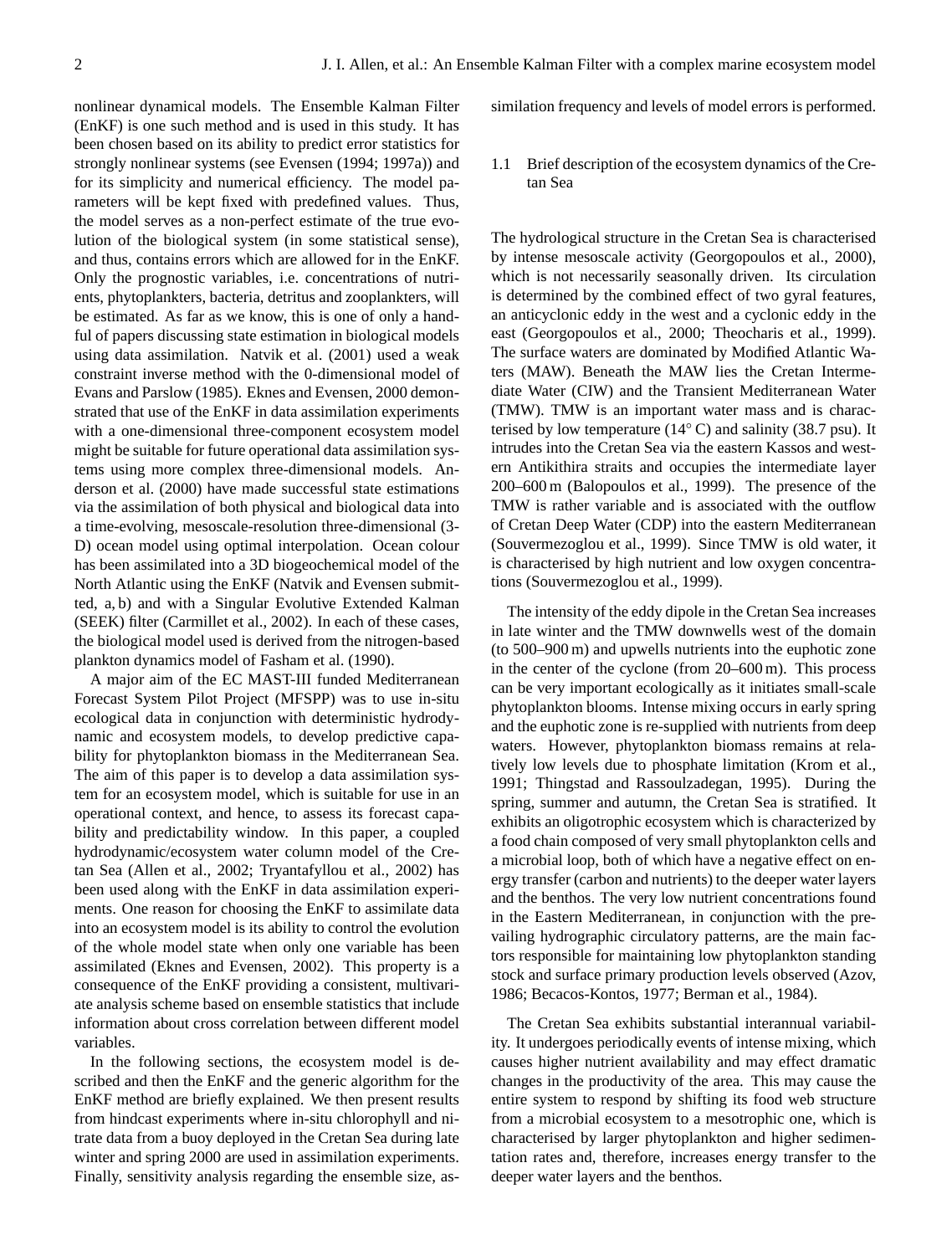## *Pelagic Food Web - Trophic Model*



**Zooplankton**

**Fig. 1.** Schematic diagram of the pelagic food web of the ERSEM model.

## **2 Description of the model**

The model used in this study is derived from the highly portable coupled physical biogeochemical water column model described in Allen et al. (1998). It is a synthesis of a one-dimensional version of the Princeton Ocean Model (Blumberg and Mellor, 1988) and the European Regional Seas Ecosystem Model (ERSEM; Baretta et al., 1995). The portability of the model comes from the generic nature of ERSEM, whereby the chemical and biological processes included are non-site specific. All site dependence comes from the physical environment in which they are placed.

## 2.1 The physical model

A turbulence closure model (Mellor and Yamada, 1992) determines the vertical turbulent kinetic energy, temperature and diffusion coefficient profiles generated by a surface wind stress, and heat flux. Vertical diffusion processes are assumed to control heat transfer. A background viscosity is used to parameterise other mixing processes (e.g. internal waves).

#### 2.2 ERSEM

The ecosystem described in ERSEM is considered to be a series of interacting physical, chemical and biological processes that together exhibit coherent system behaviour (Baretta et al., 1995). State variables have been chosen in order to keep the model relatively simple without omitting any component that exerts a significant influence upon the energy balance of the system. ERSEM uses a "functional" group approach to describe the ecosystem, whereby biota is grouped together according to trophic level (subdivided according to feeding method or size). Biological functional group dynamics are described by both physiological (ingestion, respiration, excretion and egestion) and population processes (growth, migration and mortality).

A schematic diagram of the pelagic food web is shown in Fig. 1. A detailed description of ERSEM and its sub-models is beyond the scope of this paper. Further details can be found in Baretta et al., 1995; Baretta-Bekker et al., 1997; Broekhuzien et al., 1995 and Ebenhöh et al., 1997. The phytoplankton pool is described by three functional groups based on size and ecological function as follows; diatoms (P1), size class  $20-200 \mu m$ , eaten by micro and mesozooplankton; autotrophic flagellates (P2), size class  $2-20 \mu m$ , eaten by micro and mesozooplankton; picoplankton (P3), size class 0.2–  $2 \mu$ m, eaten by heterotrophic nanoflagellates. The potential carbon assimilation rate is not dependent on the nutrient limitation, due to intracellular N and P shortage or external nutrient concentrations. Rather, in the case of intracellular nutrient shortage, the unutilized assimilation products are excreted as dissolved organic carbon. The uptake and loss of carbon (C) by a phytoplankton class is described by the following word equation

$$
\frac{\partial C_{i=1--3}}{\partial t} = \text{(Assimilation - Exercise 0 - Region function)}
$$
\n
$$
-Lysis - Sedimentation)
$$
\n
$$
C - Grazing + Vertical transport \tag{1}
$$

where the assimilation of carbon is a function of temperature and light limitation. The organic carbon specific photosynthesis rate  $(Pc)$  is expressed as a function of the irradiance (I), and the ratio  $\theta$  (chlorophyll-a/carbon) as follows (Geider et al., 1995; Taylor et al., 1997). The carbon is determined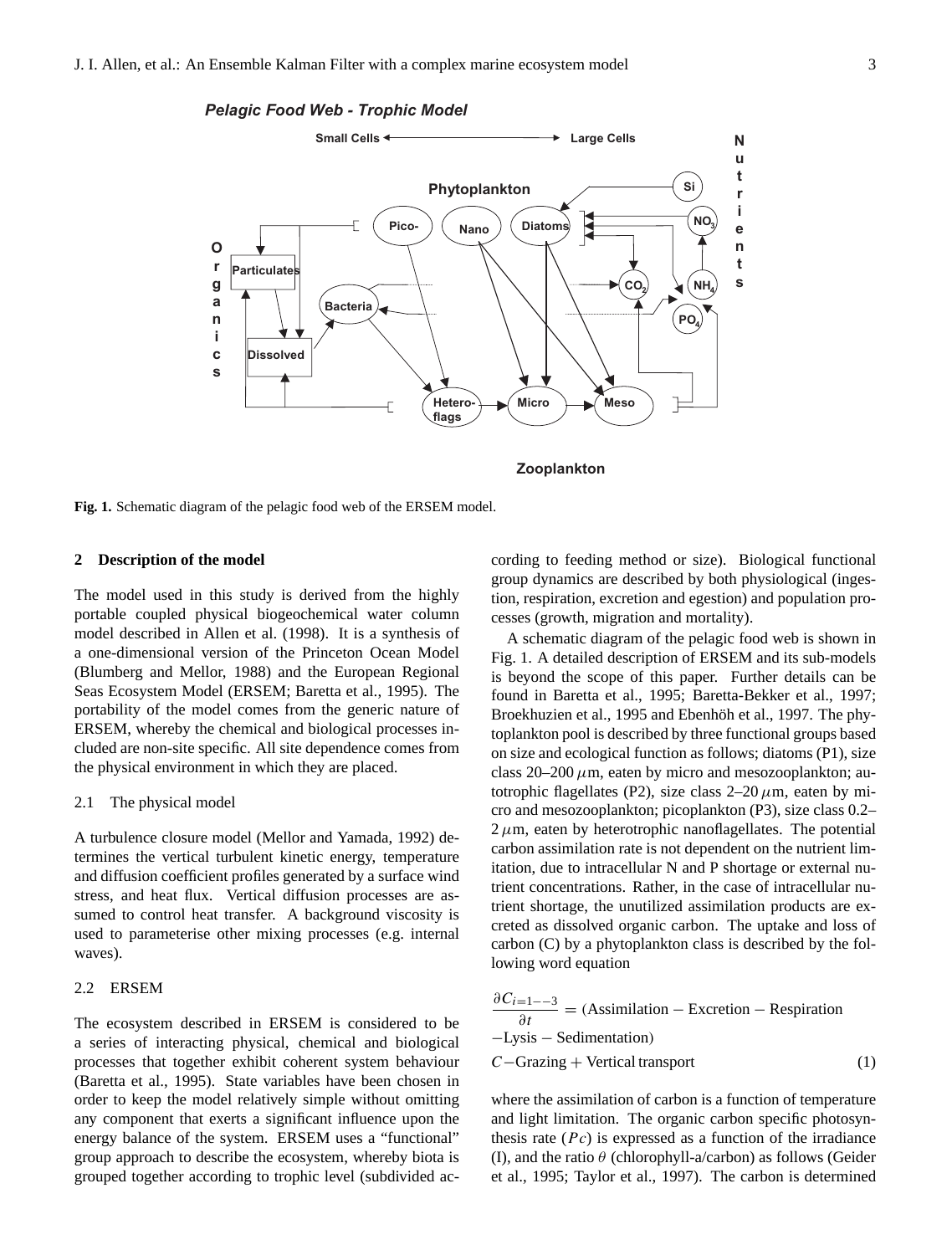

**Fig. 2.** Schematic figure showing how the EnKF methodology is in relationship to an arbitary model. Nrens is the ensemble size, irens is the number of the ensemble being integrated and is the data used for assimilation.

from Eq. (1) and the chlorophyll-a from Eq. (3)

$$
P_c = P_m \left[ 1 - \exp\left(\frac{I\theta \alpha_{chl}}{P_m}\right) \right],\tag{2}
$$

where  $\alpha_{chl}$  is the initial slope of the photosynthesis irradiance curve normalised to chlorophyll a ( $\alpha_{chl} = 0.0000075$  g C  $(g Chl)^{-1}$  ( $\mu$ mol phot)<sup>-1</sup>), and  $P_m$  is the light saturated rate of photosynthesis normalised to carbon and is a multiplicative function of the maximum photosynthetic rate and the temperature dependence. The uptake and loss of chlorophyll $a (Chl)$  is given by

$$
\frac{\partial Chl_{i=1-3}}{\partial t} = \alpha_{chl} P_c Chl_{i=1-3}
$$
  
– (Exception + Respiration + Lysis + Sedimentation)  
Chl – Grazing + Vertical transport (3)

 $\alpha_{\text{chl}}$  is assumed to be regulated by the ratio of achieved to

maximum potential photosynthesis (Gieder et al., 1995)

$$
\alpha_{chl} = \theta_m \left( \frac{P_c}{\alpha_{chl} I \theta} \right),\tag{4}
$$

where  $\theta_m$  is the maximum chlorophyll-a: carbon ratio observed in cells acclimatized to extremely low light ( $\theta_m$  = 0.05).

The loss terms due to excretion, lysis and sedimentation are enhanced when the plankton is nutrient limited. Thus, the production of dissolved organic carbon (DOC) is increased under these conditions. The uptake of nutrients  $(NO<sub>3</sub>, NH<sub>4</sub>)$ and PO4) has been de-coupled from the carbon assimilation processes by including dynamic nutrient kinetics according to Droop, 1974 and Nyholm, 1977. Nutrient uptake is dependent on the external nutrient concentrations and on the level of intercellular storage.

The heterotrophic (bacteria and grazers) components of the model are defined as follows (Baretta-Bekker et al., 1997; Broekhuizen et al., 1995): Bacteria act to consume DOC, decompose detritus and can compete for inorganic nutrients with phytoplankton. Heterotrophic flagellates (Z6) feed on bacteria and picoplankton, are grazed by microzooplankton and are cannibalistic. Microzooplankton (Z5) consume autotrophic, heterotrophic flagellates, and diatoms, are grazed by mesozooplankton and are cannibalistic. Mesozooplankton (Z4) consume diatoms, autotrophic flagellates and microzooplankton and are cannibalistic.

### 2.3 The Ensemble Kalman Filter formulation

The Ensemble Kalman Filter (EnKF) method was formulated with nonlinear dynamics in mind and the emphasis was focused on deriving a method which could properly handle the error covariance evolution in nonlinear models (Evensen, 1994). The method has been used successfully with a number of different dynamical models, from the simple but highly nonlinear and chaotic Lorenz equations (Evensen, 1997a), to ocean circulation models (Evensen and van Leeuwen, 1996; Evensen, 1997b). Statistical noise dominates the errors in the EnKF, and there are no closure problems or unbounded error variance growth, as have been found with assimilation methods relying on the use of a tangent linear model.

The EnKF uses an ensemble of model states, which are generated by integrating the model equations forward in time. The ensemble size is normally of the order of 100 members. Each individual member is integrated as a stochastic differential equation, i.e. forced with a random noise component, which represents the model errors. It can be shown that such ensemble integration becomes identical to a Markov Chain Monte Carlo (MCMC) method for solving the Fokker Planck equation for the evolution in time of the probability density of the model state. Since the full nonlinear dynamical model is used, the only approximation associated with this approach is that a finite number of members are used in the ensemble.

The ensemble is integrated forward in time until measurements are available. At these points, an analysis scheme is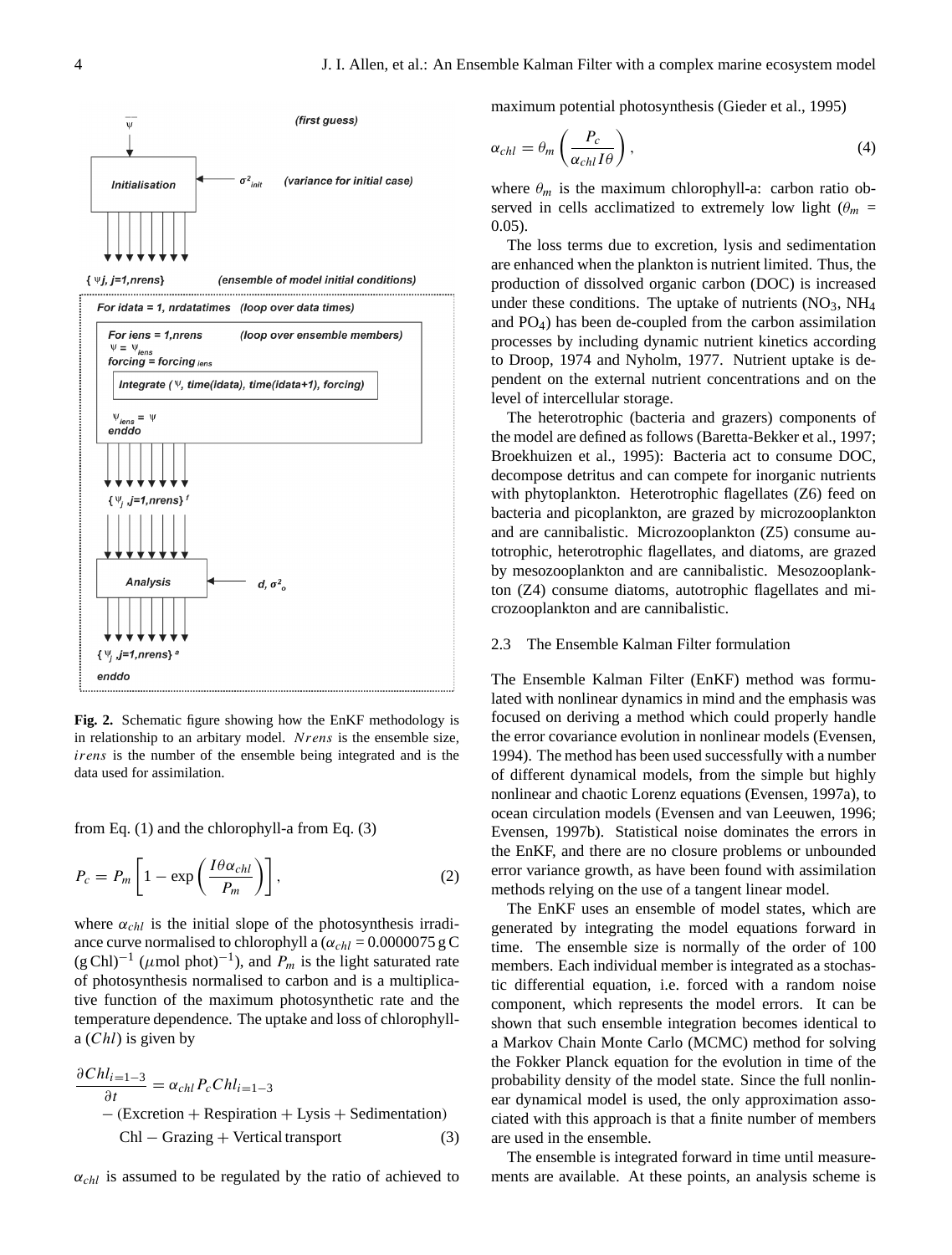

**Fig. 3.** Map showing the Mediterranean Sea and the site of the M3a buoy.

used to update or correct the model state in a statistically consistent way. The updated state can be considered as the model forecast plus a number of influence functions, one for each of the measurements. These are multivariate statistical functions computed from the ensemble statistics, i.e. the cross correlations between the different variables in the model are included. Thus, a change in one of the model variables will influence the other variables.

This analysis is based on estimates of the error statistics for the model forecast and the measurements, and it minimises the error variance of the analysed estimate in a least-squares sense. A consequence of this is that the analysis is repeated for each of the members in the ensemble, and the resulting analysed ensemble then has the correct error statistics for the analysed state. Thus, there is no need for resampling to create a new ensemble for the continuing integration. A schematic illustration of the algorithm is given in Fig. 2 and a detailed presentation of the EnKF implementation is given in Burgers et al. (1998). The figure defines three boxes, i.e. an initialisation box, an integration box and an analysis box. In the initialisation box, a first guess model state is used to create an ensemble of size nrens by adding pseudo-random noise with prescribed statistics to the first guess initial state. These perturbed model states are then integrated forward in time until the time when the first observation set becomes available. This is done in the integration box, which integrates each model state forward in time over a specified time interval. Then each of the members are input to the analysis box, which computes a new ensemble of analysed model states based on the ensemble statistics, the observations and their error statistics. The analysed ensemble is then integrated forward to the next data time and the process is repeated. The EnKF estimate is usually defined to be the ensemble mean.

By using object-oriented programming, a generic EnKF has been developed. Thus, one has to specify an object which defines a full model state and a subroutine for the model integration, and most models can be included in the generic implementation, since the analysis scheme operates on objects of full model states.

## 2.4 Data

The data used for assimilation comes from the M3A buoy which was deployed in the Cretan Sea at 35◦ N 26◦ E (Fig. 3) from January to July 2000 as a part of the EU MFSPP program. The M3A was designed as an open-ocean monitoring system capable of providing continuous information for physical and biochemical parameters in the upper thermocline and air-sea interaction parameters at the sea-surface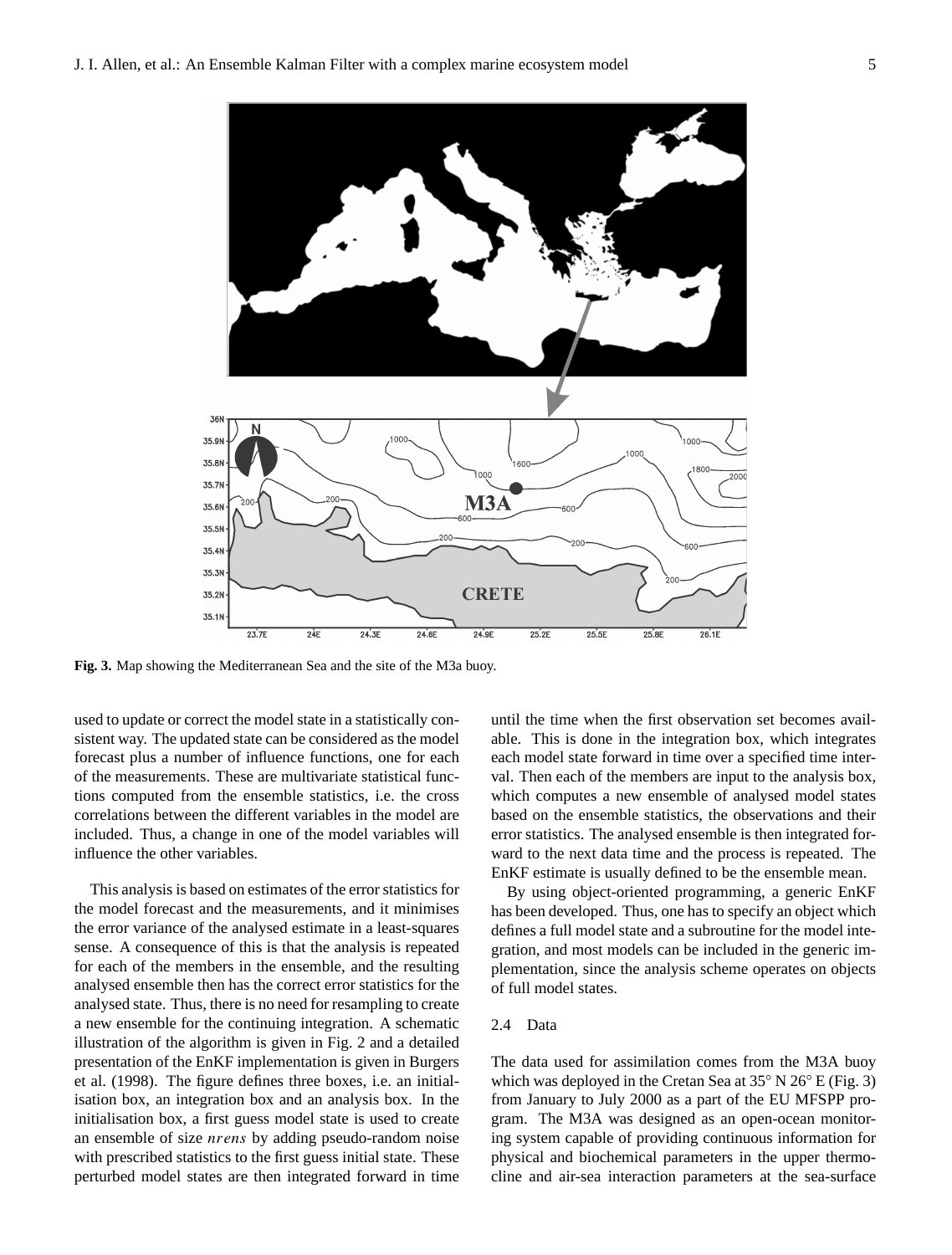

**Fig. 4.** Time evolution of **(a)** chlorophyll (mg m−<sup>3</sup> ) and **(b)** nitrate (mmol m−<sup>3</sup> ) with depth for the reference run.

level. The measurements are grouped in the following categories: physical parameters in the upper 500 m of the ocean: temperature and salinity at  $-1$ ,  $-30$ ,  $-50$ ,  $-75$ ,  $-100$ , −150, −250, −350, −500 m, current speed and direction: 0– 500 m with approximately a 30 m spacing; biochemical parameters in the upper 100 m of the ocean: dissolved oxygen, chlorophyll, PAR, turbidity at  $-1$ ,  $-30$ ,  $-50$ ,  $-75$ ,  $-100$  m, nitrate at −40 m; and air-sea interaction parameters at sea surface: air temperature, wind speed and direction, air pressure, relative humidity, wave height and direction. Measurements were made at three-hourly intervals.

Chlorophyll-a, dissolved oxygen and nutrients were postcalibrated using in-situ bottle measurements. For the calibration, water samples were collected at the same depths as the sensors during each maintenance cruise, once when the instruments were recovered and once when they were redeployed 2–3 days later. Calibration coefficients were then calculated separately for the period between cruises, using reference data collected during each redeployment when all sensors have been cleaned (Nittis et al., 2002). Depth profiles of nitrate, phosphate, ammonia and silicate were measured during the maintenance of the buoy.

## 2.5 Experimental set up

The model has been set up as the surface 300 m of a 1000 m deep water-column, with a 4 m depth interval for the site of the M3A buoy. The model has been initialised where possible (temperature, salinity, nutrients) with in-situ measurements. The initial conditions for other biological variables were taken from previous simulations of the region (Allen et al., 2002). Due to substantial gaps in the air-sea interaction data sets, the model was forced with 6-hourly ECMWF analysis data taken from the MFSPP project website.

#### **3 Results**

#### 3.1 Reference solution

In this case, the reference solution is the standard run of the ERSEM model over the data period (0–200 days). The reference solution for chlorophyll and nitrate is shown in Fig. 4, and the fit with data in Fig. 5. The model system has an initial bloom to a depth of about 100 m for the first 30 days, followed by a period of deep mixing, where plankton growth is light limited due to high vertical mixing rates. Around day 90–100, the system begins to stratify and a deep chlorophyll maxima (DCM) forms at around 80 m. The DCM is maintained for the rest of the period of simulation and deepens to around 120 m by day 200. The nitrate simulation shows depletion in the surface layer during the early bloom, followed by an intense period of mixing between days 30 and 90. After the onset of stratification (day 90), a nutricline forms just below the DCM, which is eroded as the DCM deepens. It should be noted that phytoplankton growth is predominantly phosphate limited in the Cretan Sea (Tselephides et al., 2000). The reason we primarily consider nitrate and not phosphate in this paper is because we only have nitrate data available as a high frequency time series.

### 3.2 Generation of the initial ensemble

The initial conditions for the ensemble run were taken to be the same as for the reference run and were regarded as a best guess estimate of the truth. An ensemble of model states was then generated by adding a pseudo-random field to the "best guess estimate". In these experiments, we used an ensemble size of 120. The choice of ensemble size is discussed in Sect. 4.2.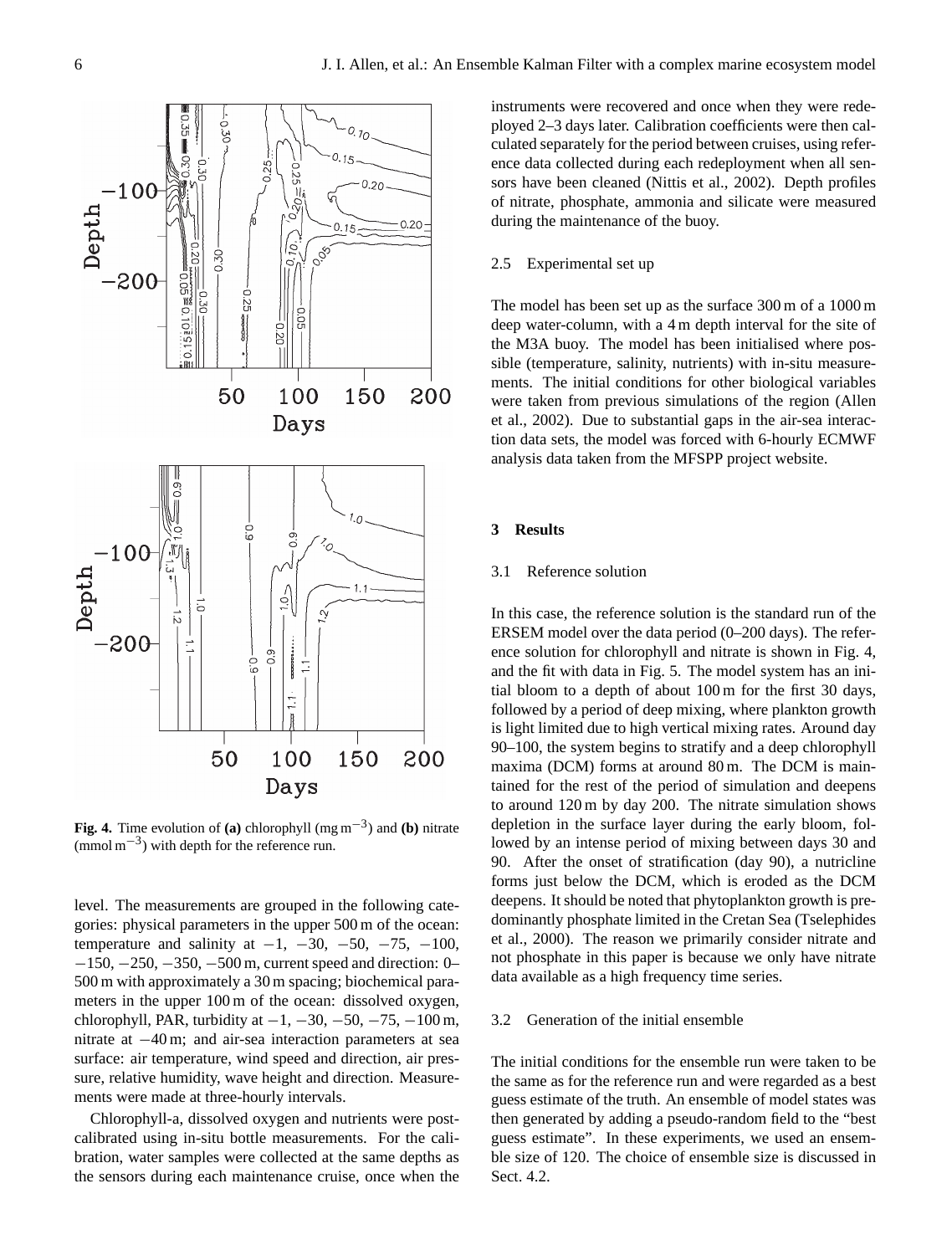



**Fig. 5.** Reference solution ( $\qquad$ ) for chlorophyll-a at (a) 40 m, (b) 65 m and **(c)** 115 m and nitrate at 45 m at the M3a site, along with data ( $\circ$ ) and the climatology ( $\_\$ ).

**Fig. 6.** EnKF estimate ( ) for assimilation of *in-situ* chlorophyll-a every two days at **(a)** 40 m, **(b)** 65 m and **(c)** 115 m and nitrate at  $45 \text{ m}$  at the M3a site, along with data ( $\circ$ ).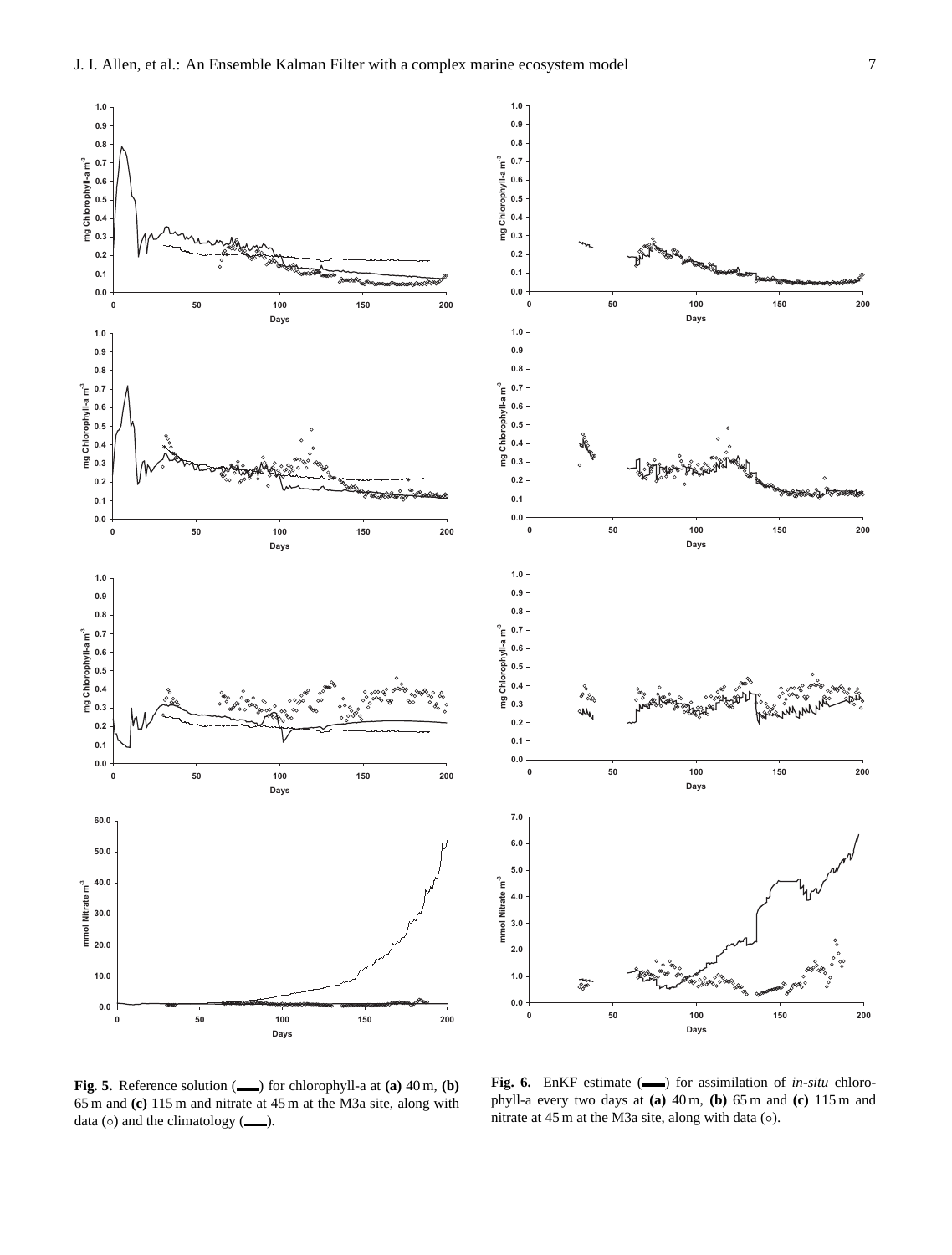

**Fig. 7.** Root mean square error for the ensemble climatology (x-xx) and the 2-day EnKF assimilation  $(\_\_\)$  for  $(\mathbf{a})$  chlorophyll,  $(\mathbf{b})$ nitrate, **(c)** phosphate and **(d)** ammonium. Nb, the scale for RMS for the nitrate climatology, is on the right side of graph b.



**Fig. 8.** EnKF solution ( $\longrightarrow$ ) with chlorophyll-a assimilated every two days and the reference solution  $($ ( $)$ ) for phosphate at 65 m at the M3a site, along with in-situ data (◦).

#### 3.3 Climatology

A pure ensemble simulation with no influence from the data is referred to as the climatology. It is defined as the ensemble mean resulting from the ensemble being integrated forward in time for the period of the simulation. The variance or uncertainty within this climatology is determined by the spread of ensemble members around the mean. This simulation is made to enable us to examine the impact of the assimilation of data by comparison with the EnKF estimate. Figure 5 shows the climatological run for chlorophyll at 40, 65 and 115 m and for nitrate at 45 m, along with the fit with data. For chlorophyll, the climatological ensemble mean is in the vicinity of the data at all three depths, while for nitrate it deviates substantially after day 100. The drift occurred primarily in the surface mixed layer after the onset of stratification. This may be a consequence of the very non-gaussian nature of the ensemble generated for the climatology and that the mean for nitrate is significantly larger than it would be if the ensemble was truly Gaussian. Initially, we assume that the ensemble is Gaussian, but since the model is nonlinear it may become increasingly non-gaussian as the integration proceeds. The most likely cause for the nitrate climatology to greatly deviate from the reference solution, the data and the EnKF estimate, is that the ensemble spreads out during the integration, thereby making the errors in the estimate larger. Why this deviation is larger for nitrate than for chlorophylla is not known. It may be that nitrate is more sensitive to perturbations during the integration than the other variables.

3.4 Assimilation of *in-situ* chlorophyll at three depths every 2 days

To demonstrate the efficacy of the EnKF assimilation system, a hindcast simulation has been made of the M3a buoy for the first 200 days out of 2000. Reference and climatological simulations were made, and then an analysis simulation was performed whereby in-situ chlorophyll-a data was assimilated every 2 days when available. The results of these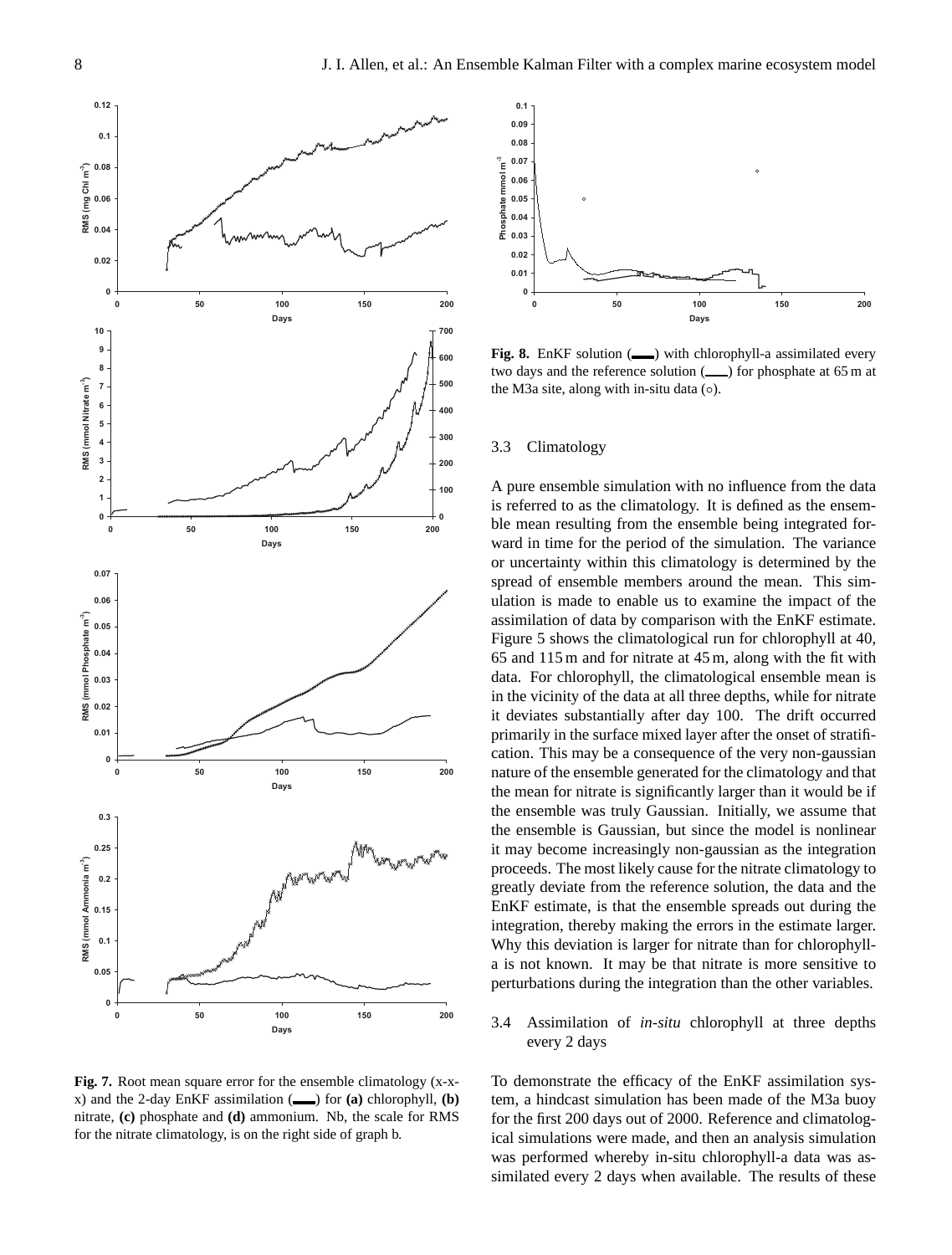

**Fig. 9. (a)** Effect of assimilation of chlorophyll ( ) and nitrate (**■**) compared with data (◦), on the nitrate simulation at 45 m, **(b)** effect of assimilation of chlorophyll  $($   $)$  and nitrate  $($   $)$  on the RMS.

analysis simulations for chlorophyll at 40 m, 65 m, 115 m and nitrate at 45 m are shown in Figs. 6 and 7. The observational error used was 10%, the error in the initial conditions 15% and the error in the model was taken to be 15% per day until day 130, then 20% per day (10% for DOC and POC) afterwards. These error values were chosen to optimise the data fit to chlorophyll for the analysis simulation.

A comparison of the analysis simulations with observations is shown in Fig. 6. The assimilation of chlorophyll into the model results in a marked improvement in the quality of the hindcast compared with the climatology and the reference. In the upper water column  $(40 \text{ m}, 60 \text{ m})$ , the model tracks the data almost exactly. At 115 m, the simulation is not as good, particularly after day 120, but still represents a marked improvement over the climatology and reference solutions. The effects of chlorophyll assimilation on nitrate is not as good, with the simulation dragged away from the data, but still represents a marked improvement over the climatology (Fig. 5).

The root mean square (RMS) is calculated as the depth integrated root mean square of the different (ensemble) variances at each point in time. RMS estimates for climatological, chlorophyll and nitrate are shown in Fig. 7. The RMS for the chlorophyll climatology increases steadily until day



**Fig. 10.** (a) Effect of assimilation of chlorophyll  $(\_\_)$  and nitrate  $($ , compared with data  $($ o $)$ , on the chlorophyll simulation at 65 m, **(b)** effect of assimilation of chlorophyll ( $\qquad$ ) and nitrate  $\left(\frac{1}{1\cdot}\right)$  on the RMS.

then the slope lessens after that. The RMS for the EnKF solution for chlorophyll shows that when data is assimilated, the variance of the ensemble (i.e. the uncertainty in the ensemble) is decreased, and that it increases slowly in between measurement times. The increase is caused by a combination of stochastic model errors and the nonlinear instabilities inherent in the model dynamics. One of the strengths of the EnKF is that it can handle these nonlinear and unstable regimes in a consistent way. The RMS for nitrate shows similar behaviour, with the main difference being that the errors increase faster than for chlorophyll after each measurement, resulting in a net upward trend in the RMS error. The RMS plots for ammonia and phosphate are also shown (Fig. 7) and demonstrate that the EnKF is controlling the evolution of the whole model state when only one variable has been assimilated. The effect of assimilating chlorophyll upon the phosphate simulation is shown in Fig. 8. It can be seen that the assimilation pulls the phosphate closer to the in-situ phosphate observations made when the M3a buoy undergoes maintenance. This further demonstrates that the EnKF has the ability to constrain the evolution of nonassimilated variables. In making this conclusion, it has to be noted that the observed phosphate concentrations are very close to the de-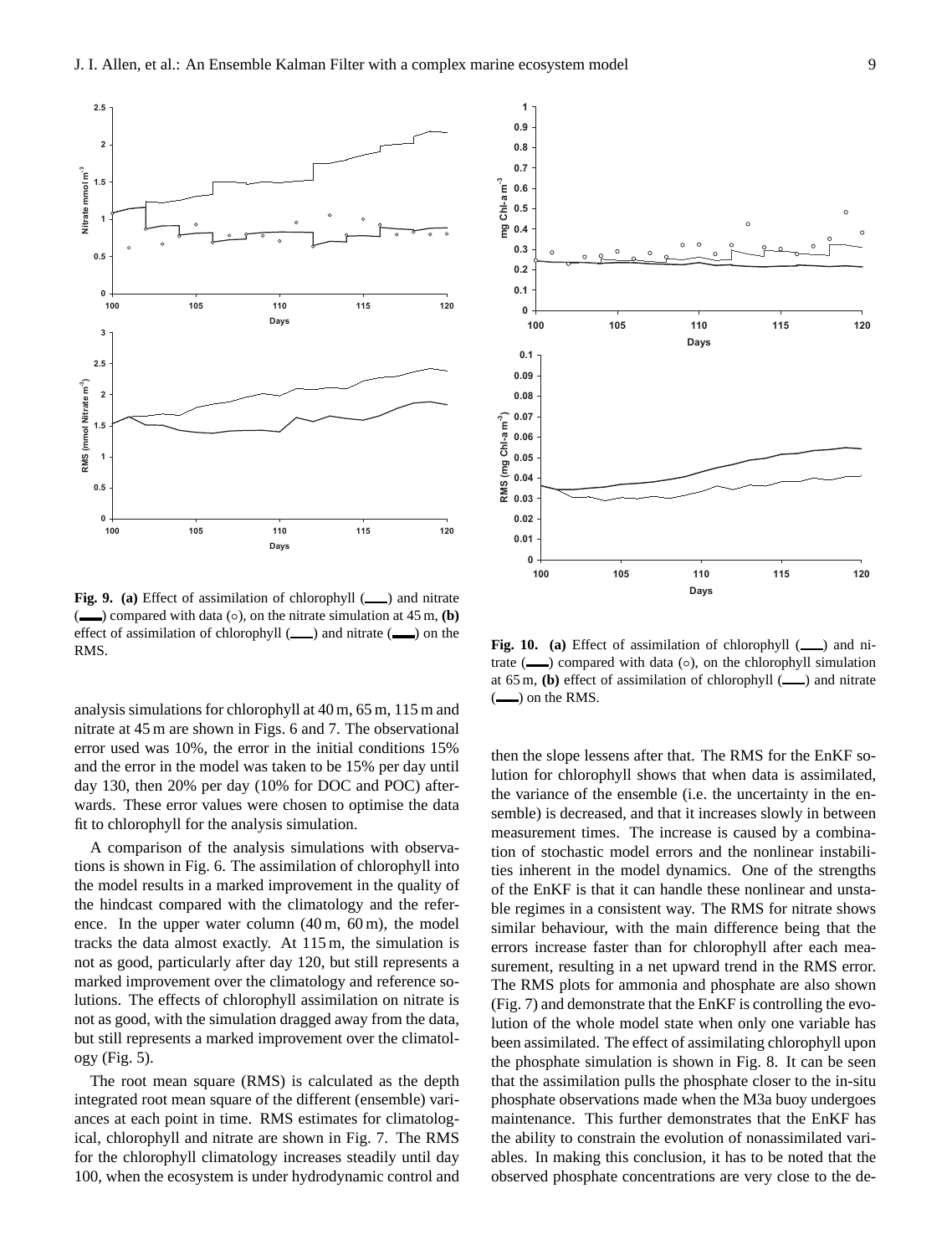

**Fig. 11.** (a) Assimilation of chlorophyll data at  $2 \, \text{(---)}$ , 5 ( and 10 (- - -) day intervals upon the chlorophyll simulation at 65 m depth compared with data (◦), **(b)** assimilation of chlorophyll data at  $2$  ( $\qquad$ ), 5 ( $\qquad$ ) and 10 (---) day intervals upon the RMS compared with the climatology  $(- - -)$ .

tection limit of the sampling method  $(0.03-0.04 \text{ mmol m}^{-3})$ ; M. Woodward pers. com.) and that modelled concentrations are extremely low.

## 3.5 Assimilation of nitrate

The effects of assimilating nitrate every 2 days rather than chlorophyll, on the hindcasting of nitrate and chlorophyll, are shown in Figs. 9 and 10 for a twenty-day period from day 100 to 120. This part of the simulation was chosen because it marks the point at which the climatological simulation for nitrate starts to deviate markedly from the data. The assimilation of nitrate leads to a marked improvement in the fit with data and a substantial reduction in the RMS error between the two simulations. The effect on the chlorophyll simulation is a degradation of the data fit, as expected, compared to that when chlorophyll is assimilated, but it still shows the same trends. The RMS indicates that while the data fit is not as good as when chlorophyll is assimilated, it still represents a substantial improvement in the simulation over the climatology. These results suggest that a nutrient such as nitrate may provide a better overall constraint on the ecosystem dynamics than chlorophyll. This needs to be further investigated to establish which variable or combination of variables is opti-**Example 19**<br> **Example 19**<br> **Example 1998**<br> **Example 1998**<br> **Example 1998**<br> **Example 1998**<br> **Example 1998**<br> **Example 1999**<br> **Example 1999**<br> **Example 10**<br> **Example 10**<br> **Example 10**<br> **Example 1999**<br> **Example 1999**<br> **Exampl** 



**Fig. 12.** Correlation between nitrate at 65m and nitrate in any box, for an ensembles size of 50 ( $\qquad$ ), 90 ( $\qquad$ ) and 150 (---) members. Data was assimilated once after 32 days.

#### **4 Sensitivity analysis**

## 4.1 Sensitivity to assimilation frequency

The sensitivity of the EnKF assimilation to the measurement frequency is shown in Fig. 11. In this case, chlorophyll measurements have been assimilated every 2, 5 and 10 days. In all cases, the EnKF estimate gives a reasonable approximation to the data, but the 2-day assimilation follows the trends the best, as exepted. The RMS indicates that all three runs represent a marked improvement over the climatology and that the 2-day assimilation has the smallest error propagation. Since the magnitude of the RMS for the 5- and 10-day runs is similar, this would suggest that the predictive window for this particular model system probably lies between 2 and 5 days. The assimilation of nitrate (not shown) shows similar properties.

#### 4.2 Sensitivity to ensemble size

The size of the ensemble is important because if it is too small, we will not be able to obtain the correct estimate of the error variances in the predicted model state; if it is too large, we will incur an unnecessary computational overhead. Previous works have found that an ensemble size of around 100 members is generally sufficient, but this has to be evaluated for every new assimilation system (Evensen and van Leeuwen, 1996; Evensen 1997a; Ekenes and Evensen, submitted).

In many cases, only a few members are sufficient to provide reliable estimates of the true mean values and variances. For a proper description of the covariances, however, a considerably larger number is needed. According to EnKF theory, the error of an estimate of the covariance decreases in a rate proportional to  $1/\sqrt{N}$ , where N is the number of ensemble members (Evensen, 1994). In Fig. 12, the correlation, i.e. the covariance scaled by the individual variances, between nitrate in box 11 (44 m) and nitrate in any box is shown. From this figure, it is clear that 50 members is too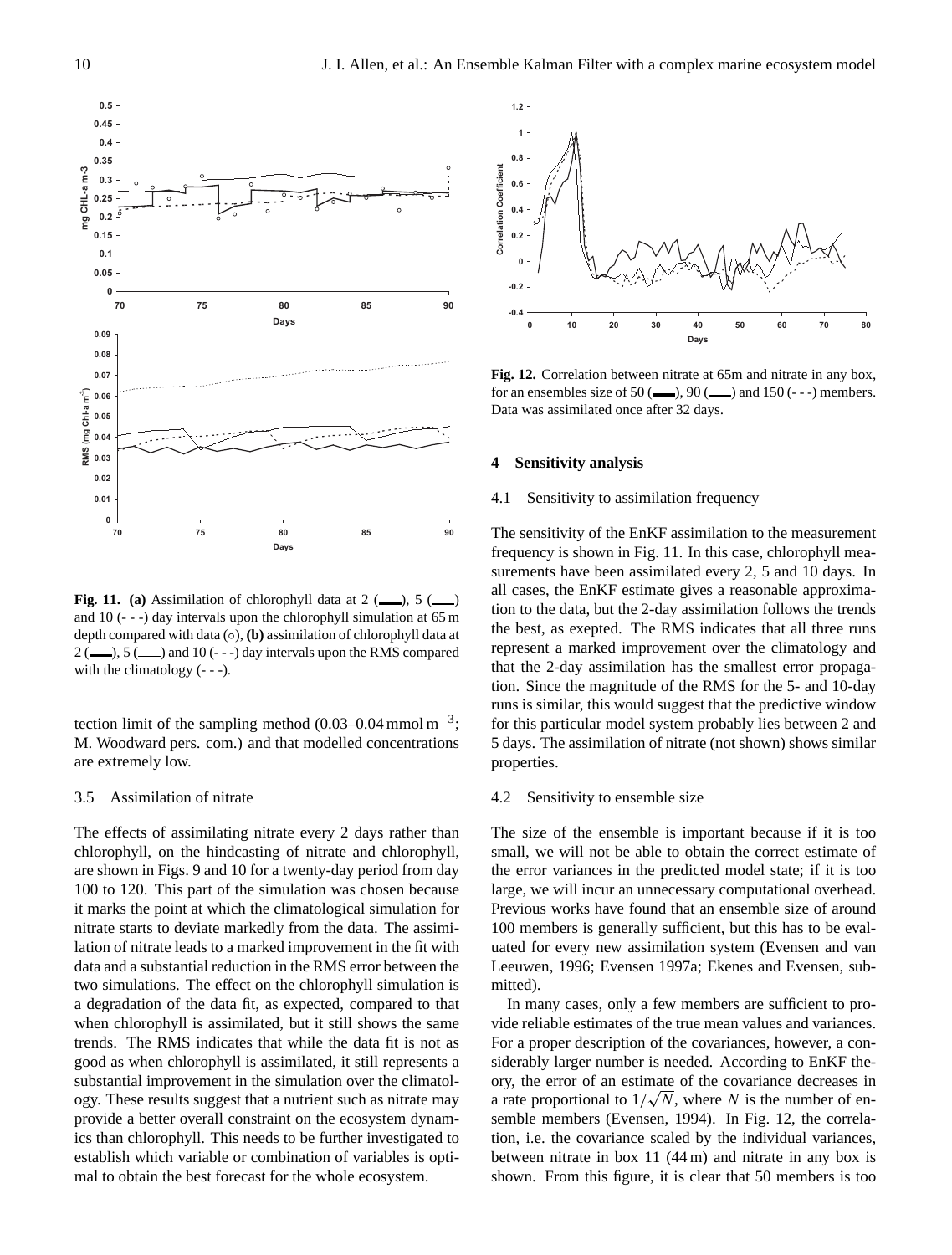

**Fig. 13.** The influence of the size of the error in the model upon **(a)** chlorophyll assimilation and **(b)** the RMS.

few to provide a proper representation of the true error covariance, as the correlation fields corresponding to 50 and 90 members are very different. The estimate of the correlations are, however, quite consistent for the 90-member ensemble. Increasing the ensemble size to 150 does not change the correlation estimates drastically. Thus, it seems as if an ensemble of around 100 members (say between 90 and 150) is sufficient to provide a proper description of the correlations and estimates in our case therefore, we chose an ensemble of 120 members for our experiments, and believe that this is a sufficient size to demonstrate that the data assimilation system used with ERSEM works. However, we are aware that the estimates (results) would benefit from a slightly larger ensemble for any operational purpose. Any precision can be achieved by increasing the ensemble size. Thus, the need to improve the quality of the estimates should be balanced by the numerical cost related to the storage and integration of more members.

## 4.3 Sensitivity to size of the model errors

The EnKF requires a prior knowledge of the variances of the errors in both the model and the data. The choice of the error variances affects the assimilation results. For example, by choosing a small error variance in the data, we are

assuming that the observations are reasonably accurate and contain only small errors. Previously, twin experiments have demonstrated that the EnKF estimate is closer to the reference solution when the errors in the measurements are small and closer to the climatology when these errors are assumed large and/or if the dynamical errors are assumed small (Eknes and Evensen, 2002). In this case, the EnKF estimate will be close to the observations. We have assumed that the errors in the data are consistent at 10%, indicating a reasonable amount of faith in the accuracy of the data. Figure 13 shows the response of the system to a decrease in the error variance in the model (i.e. we assume that our faith in the model has improved). In this case, we compare the results for a 5% error with a 15% error. Reducing the model error marginally increases the fit with the data and reduces the RMS when compared with the model solution using a 15% error.

### **5 Summary**

An Ensemble Kalman Filter has been used with a complex vertically resolved hydrodynamic marine ecosystem model ERSEM. This system has been used to assimilate long time series of in-situ chlorophyll taken from a data buoy in the Cretan Sea. The assimilation of in-situ chlorophyll data via the EnKF method results in a marked improvement in the ability of the ecosystem model to hindcast chlorophyll. The predictability window of the EnKF appears to be at least 2 days. This illustrates the importance of having access to high quality, high frequency data sets for assimilation, because without them, a long-term assessment of the hindcast potential of the EnKF could not have been achieved. The system has been shown to be sensitive to the type of data used for assimilation, the frequency of assimilation, and the size of the ensemble and model errors.

A great strength of the EnKF is its ability to control the evolution of the whole model state when only one variable has been assimilated (Eknes and Evensen, 2002). This property is a consequence of the EnKF providing a consistent, multivariate analysis scheme based on ensemble statistics that includes information about cross correlation between different model variables. Aspects of this can be seen when comparing the assimilation of nitrate with the assimilation of chlorophyll; in both cases it is apparent that the simulation of both nitrate and chlorophyll is better when assimilation takes place. It also indicates that the assimilation of nitrate may control the chlorophyll better than the opposite case when the assimilation of chlorophyll controls the nitrate.

Extensive further work is required to test and validate both systems. Ensemble sizes need to be optimised. The number of state variables included in the error covariance matrix needs to be optimised along with the model errors associated with them. In particular, the balance between computational requirements and accuracy needs to be evaluated before this system is implemented in a three-dimensional ecosystem model. The combination of data types for assimilation needs to be addressed, i.e. whether to assimilate physical and bi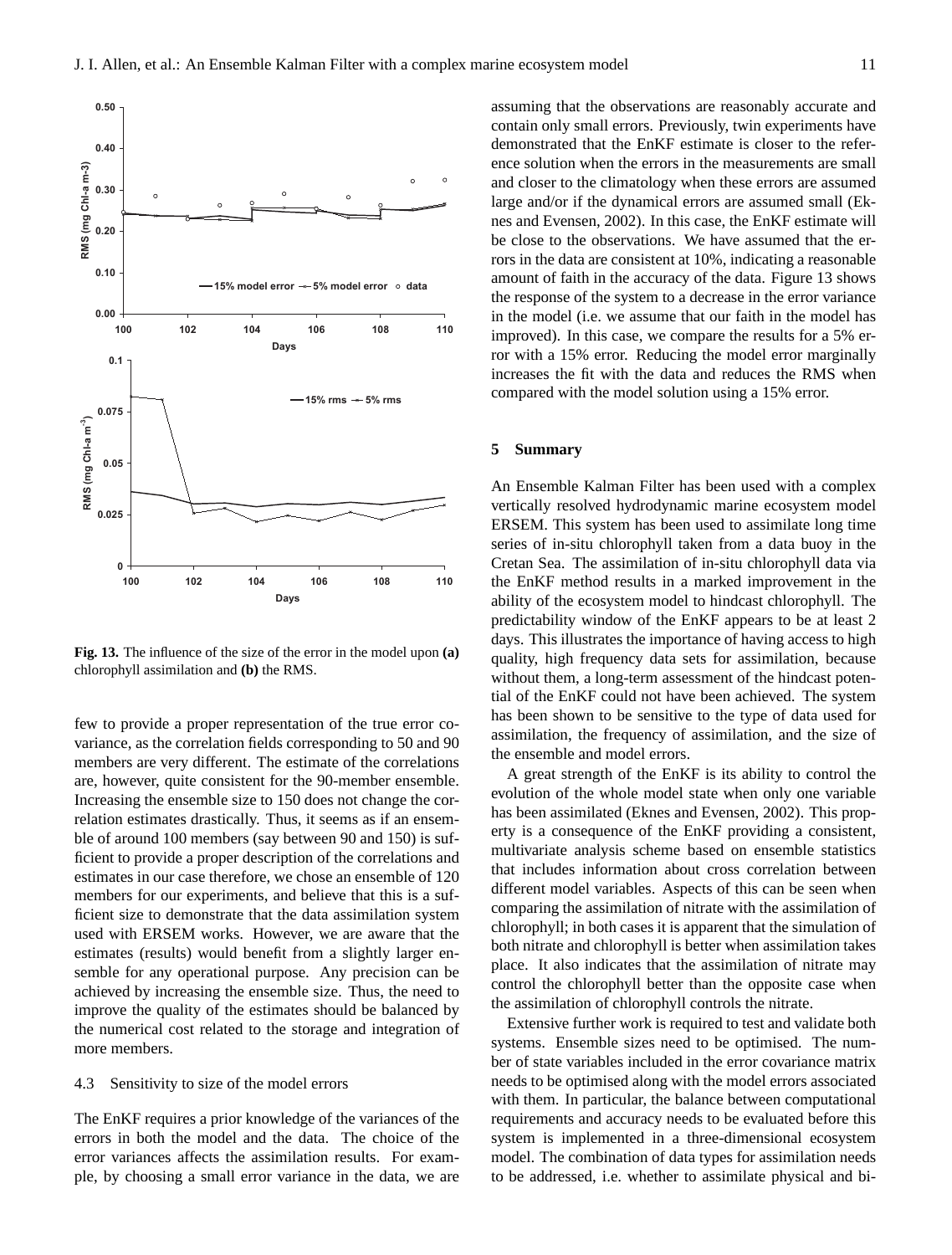ological data together or separately. Additionally, we need to investigate which biological variable (or combination of variables) gives the best forecasts. This, in turn, requires a proliferation of in-situ data collection, both spatially and in terms of the variables sampled. The choice of variable for assimilation when forecasting phytoplankton may often be a case of identifying the limiting factors for growth (i.e. turbulence, turbidity, nutrients or predation). Additionally, we need to apply these assimilation systems in a spatial context to exploit the information obtainable from satellites (Sea Surface Height, Sea Surface Temperature, Ocean Colour) and to ascertain whether they can be used to significantly improve forecasts in both coastal regions and on a basin scale. The deployment of in-situ data collection buoys, along with data from Voluntary Observing Ship routes, will be invaluable for the validation of such systems.

*Acknowledgements.* This work has been supported by the EC MAST–III MFSPP project (MA53-CT98-0171). We would like to thank P. Ruardij (NIOZ) for his assistance in developing the assimilation system and G. Petihakis (IMBC) for the provision of Fig. 3.

Topical Editor N. Pinardi thanks two referees for their help in evaluating this paper.

## **References**

- Anderson, L. A., Robinson, A. R., and Lozano, C. J.: Physical and biological modeling in the Gulf Stream region: Data assimilation methodology, Deep Sea Res., 47, 1787–1827, 2000.
- Allen, J. I., Somerfield, P. J., and Siddorn, J. R.: Primary and bacterial production in the Mediterranean Sea: a modelling study, J. Mar. Sys. (in press), 2002.
- Allen, J. I., Blackford, J. C., and Radford, P. J.: A 1-D vertically resolved modelling study of the ecosystem dynamics of the middle and southern Adriatic Sea, J. Mar. Sys., 18, 265–286, 1998.
- Azov, Y.: Seasonal patterns of phytoplankton productivity and abundance in nearshore oligotrophic waters of the Levant Basin (Mediterranean), J. of Plankton Research, 8, 1, 41–53, 1986.
- Balopoulos, T. E. et al.: Major advances in the oceanography of the southern Aegean Sea – Cretan Straits system (eastern Mediterranean), Progress in Oceanography, 44, 109–130, 1999.
- Baretta, J. W., Ebenhöh, W., and Ruardij, P.: The European Regional Seas Ecosystem Model, a complex marine ecosystem model, N. J. Sea Res. 33, 233–246, 1995.
- Baretta-Bekker, J. G., Baretta, J. W., Hansen, A. S., and Riemann, B.: An improved model of carbon and nutrient dynamics in the microbial food web in marine enclosures, Aquat. Microb. Ecol., 14, 91–108, 1997.
- Becacos-Kontos, T.: Primary production and environmental factors in an oligotrophic biome in the Aegean Sea, Marine Biology, 42, 93–98, 1977.
- Berman, T., Azov, Y. and Townsend, D.: Understanding oligotrophic oceans: can the eastern Mediterranean be a useful model, in: Holm-Hansen, O., Bolis, L., and Giles, R. (Eds.): Marine Phytoplankton and Productivity, Springer Verlag, Berlin, 1984.
- Blumberg, A. F., and Mellor, G. L.: A coastal ocean numerical model, In Mathematical Modelling of Estuarine Physics, Proceedings of the International Symposium, Hamburg, Aug. 1978

(Sunderman, J. and Holtz, K. P., eds.), Springer-Verlag, Berlin, 203–214, 1988.

- Broekhuizen, N., Heath, M. R., Hay, S. J., and Gurney, W. S. C.: Modelling the dynamics of the North Sea's mesozooplankton. N. J. Sea Res. 33, 381–406, 1995.
- Burgers, G., van Leeuwen, P. J., and Evensen, G.: Analysis scheme in the ensemble Kalman filter, Mon Weather Rev., 126, 1719– 1724, 1998.
- Carmillet, V., Brankart J.-M., Brasseur, P., Drange, H., and Evensen, G.: A singular evolutive extended Kalman filter to assimilate ocean color data in a coupled physical-biochemical model of the North Atlantic, Ocean Modelling (in press), 2002.
- Courtier, P., and Talagrand, O.: Variational assimilation of meteorological observations with the adjoint vorticity equation II: Numerical results, Q. J. R. Meteorol. Soc., 113, 1329–1347, 1987.
- Droop, M. R.: The nutrient status of algal cells in continuous culture, J. Mar. Biol.Assoc. UK, 54, 825–855, 1974.
- Ebenhöh, W., Baretta-Bekker, J. G., and Baretta, J. W.: The primary production model in the ecosystem model ERSEM II, J. Sea. Res. 38, 173–192, 1997.
- Eknes, M. and Evensen G.: An Ensemble Kalman Filter with a 1-D Marine Ecosystem Model, J. Mar. Sys. (in press), 2002.
- Evans, G. T. and Parslow, J. S.: A model of annual plankton cycles, Biol. Oceangr., 3, 327–347, 1985.
- Evensen, G.: Using the extended Kalman Filter with a multilayer quasi-geostrophic ocean model, J. Geophys. Res., 97, 17905– 17924, 1992.
- Evensen, G.: Sequential data assimilation with a non-linear quasigeostrophic model using Monte Carlo methods to forecast error statistics, J. Geophys. Res., 99, 10143–10162, 1994.
- Evensen, G.: Advanced data assimilation for strongly non-linear dynamics, Mon. Weather Rev., 125, 1342–1354, 1997a.
- Evensen, G.: Application of ensemble integrations for predictability studies and data assimilation, in Monte Carlo Simulations in Oceanography Proceedings 'Aha Huliko'a Hawaiian Winter Workshop, University of Hawaii at Manoa, 14–17 January 1997, edited by Muller, P. and Henderson, D., 11–22, SOEST., 1997b.
- Evensen, G. and van Leeuwen, P. J.: Assimilation of Geosat altimeter data for the Agulas current using the ensemble kalman filter with a quasis-geostrophic model, Mon. Weather Rev., 124, 85–96, 1996.
- Fasham M. J. R., Ducklow, H. W., and McKelvie S. M.: A nitrogen based model of plankton dynamics in the oceanic mixed layer, J. Mar. Res., 48, 591–639, 1990.
- Geider, R. J., MacIntyre H. L., and Kana, T. M.: A dynamic model of phytoplankton growth and acclimation: responses of the balanced growth rate and the chlorophyll-a: carbon ratio to light, nutrient limitation and temperature, Mar. Ecol. Prog. Ser., 148, 187–200, 1997.
- Georgopoulos, D. et al.: Hydrology and circulation in the Southern Cretan Sea during the CINCS experiment (May 1994 – September 1995), Progress in Oceanography, 46, 89–112, 2000.
- Kalman, R. E.: A new approach to lineear filtering and prediction theory, J. Basic Eng., 82, 35–45, 1960.
- Kalman, R. E. and Bucy, R. S.: New results of linear filtering and prediction theory, J. Basic Eng., 83, 95–108, 1961.
- Krom, M. D., Kress, N., and Brenner, S.: Phosphorus limitation of primary productivity in the eastern Mediterranean Sea, Limnology Oceanography, 36, 3, 424–432, 1991.
- Mellor, G. L. and Yamada, T.: Development of a turbulence closure model for geophysical fluid problems, Review of Geophysics and Space Physics, 20, 851–875, 1982.